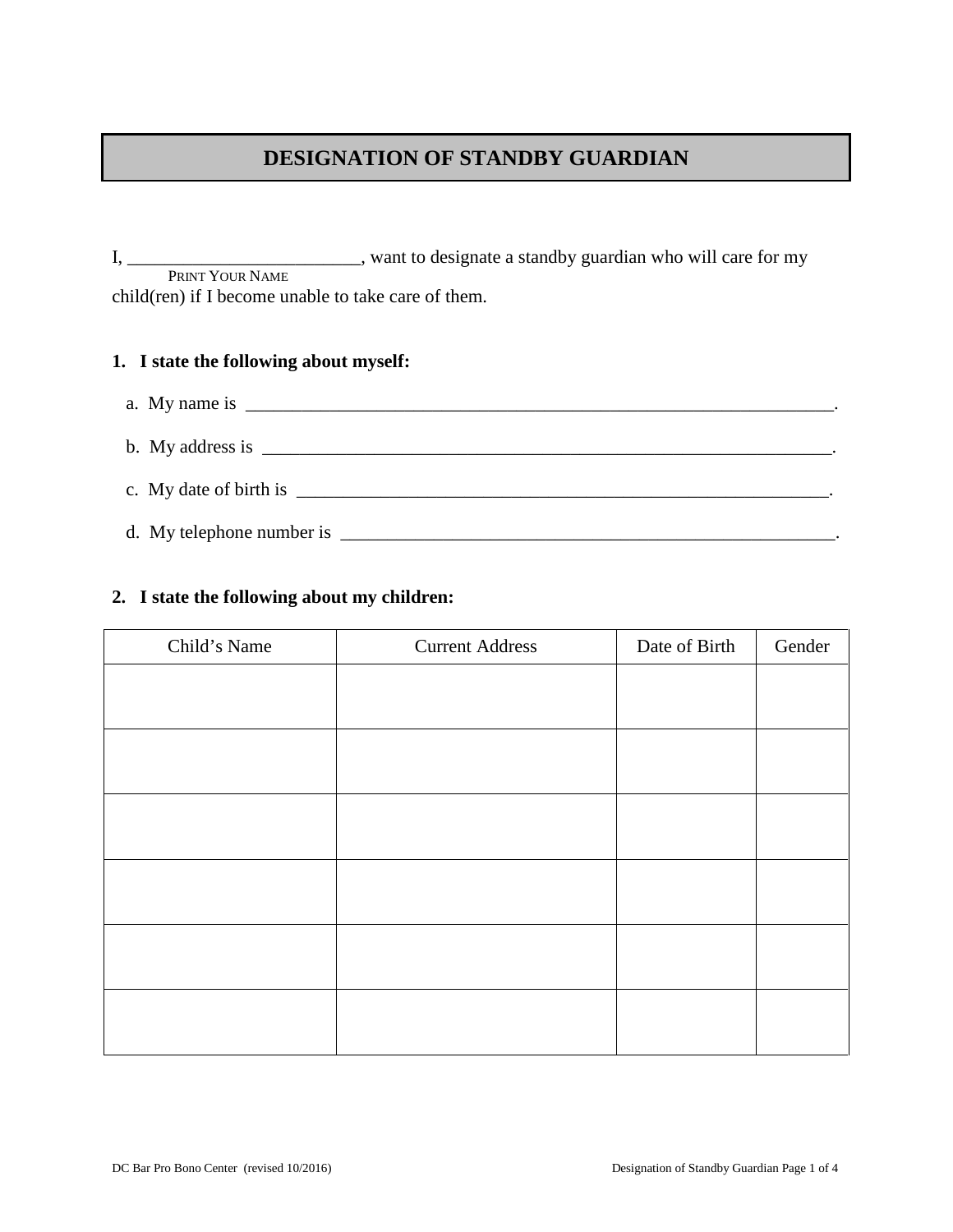### **3. I hereby designate this person to be the Standby Guardian of my children:**

- a. The Standby Guardian's name is  $\blacksquare$
- b. The Standby Guardian's address is  $\blacksquare$
- c. The Standby Guardian's telephone number is \_\_\_\_\_\_\_\_\_\_\_\_\_\_\_\_\_\_\_\_\_\_\_\_\_\_\_\_\_\_\_\_\_\_\_\_.

### **4. If the person I designated is unable to accept for any reason, I hereby designate this person to be the Alternate Standby Guardian of my children:**

- a. The Alternate Standby Guardian's name is \_\_\_\_\_\_\_\_\_\_\_\_\_\_\_\_\_\_\_\_\_\_\_\_\_\_\_\_\_\_\_\_\_\_\_\_\_\_.
- b. Standby Guardian's address is \_\_\_\_\_\_\_\_\_\_\_\_\_\_\_\_\_\_\_\_\_\_\_\_\_\_\_\_\_\_\_\_\_\_\_\_\_\_\_\_\_\_\_\_\_\_\_\_.
- c. The Alternate Standby Guardian's telephone number is \_\_\_\_\_\_\_\_\_\_\_\_\_\_\_\_\_\_\_\_\_\_\_\_\_\_\_\_\_\_.

#### **5. I state the following with regard to the child(ren)'s non-custodian parent:**

- a. The non-custodial parent's name is \_\_\_\_\_\_\_\_\_\_\_\_\_\_\_\_\_\_\_\_\_\_\_\_\_\_\_\_\_\_\_\_\_\_\_\_\_\_\_\_\_\_.
- b. The non-custodial parent [CHECK ONE]
	- $\Box$  Lives at

Has no known address.

- $\Box$  Has had his/her parental rights terminated by a court.
- $\Box$  Is deceased.
- $\Box$  Is unknown.

#### **6. The Standby Guardian's authority will take effect if any one of these "triggering events" happens:**

a. My written acknowledgment of debilitation and consent to commencement of the standby guardianship; or

b. A determination by an Attending Clinician that I am physically or mentally unable to care for my child(ren); or

c. I die prior to the commencement of a judicial proceeding to appoint a guardian of my child(ren).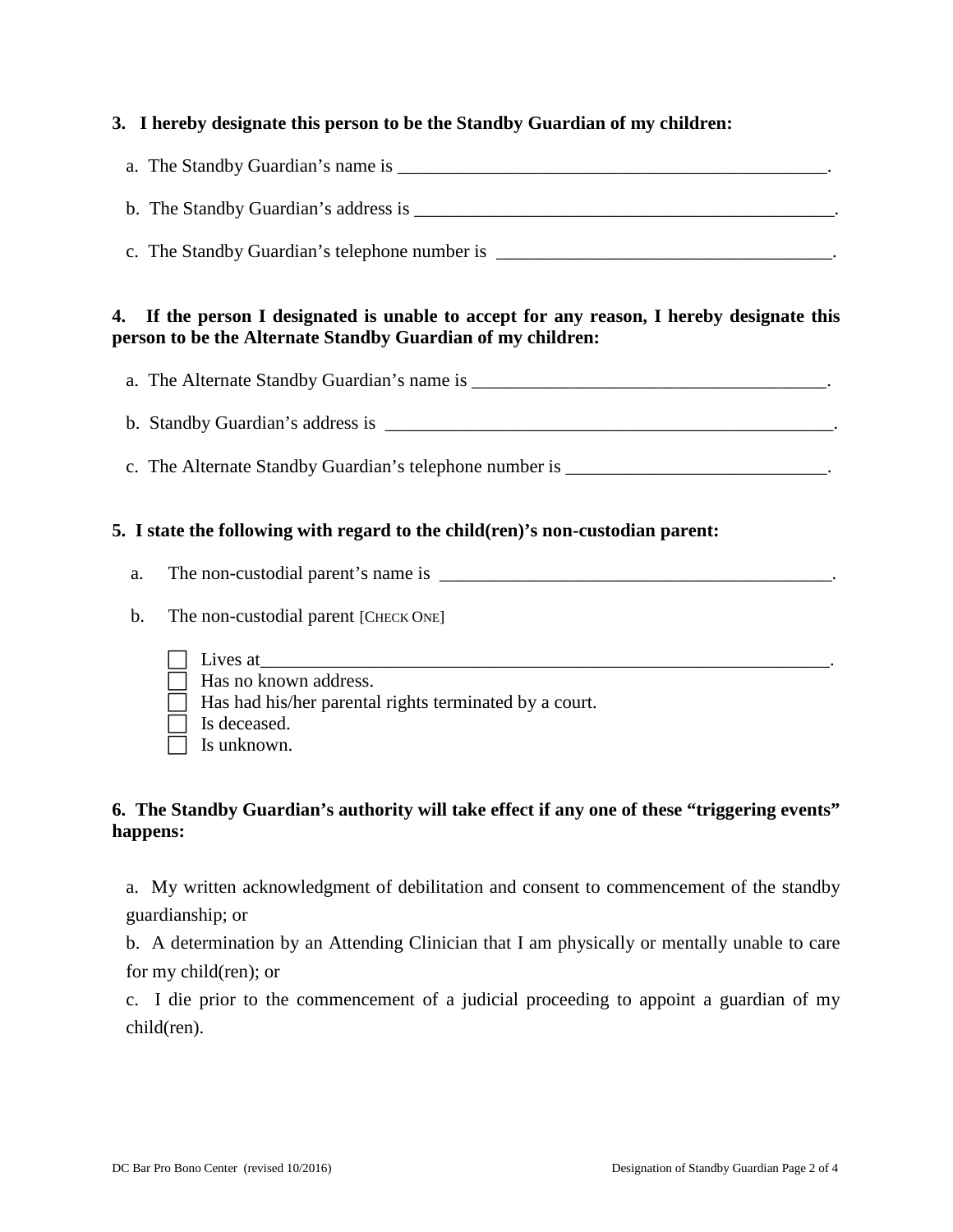**7. If any one of these "triggering events" happens, my designated Standby Guardian shall have authority to act and shall assume the rights, powers, duties and obligations existing under law between a legal custodian and a child.**

**8. I understand that I retain full parental rights even after the beginning of the Standby Guardian's authority, and that I may revoke the standby guardianship at any time.**

**9. I understand that my Standby Guardian's authority will end 90 days following the occurrence of any one of these "triggering events" unless by that date my Standby Guardian petitions the court for appointment as guardian.**

| <b>DATE</b> |
|-------------|

\_\_\_\_\_\_\_\_\_\_\_\_\_\_\_\_\_\_\_\_\_\_\_\_\_\_\_\_\_\_\_\_\_\_\_\_\_\_\_\_\_\_\_\_\_\_\_\_\_\_\_\_\_\_\_\_\_\_\_\_\_\_\_\_\_\_\_\_\_\_\_\_\_\_\_\_\_\_

PRINT YOUR NAME

# **Signatures of Two Witnesses**

THIS DESIGNATION IS NOT VALID UNTIL IT IS SIGNED BY THE LEGAL CUSTODIAN, OR ANOTHER ADULT IF THE LEGAL CUSTODIAN IS UNABLE TO SIGN. IT MUST BE SIGNED IN THE PRESENCE OF TWO WITNESSES WHO ARE 18 YEARS OLD OR OLDER *AND* WHO ARE NOT THE STANDBY GUARDIAN OR THE ALTERNATE STANDBY GUARDIAN. THE WITNESSES' SIGNATURES ARE TO SHOW THAT THEY SAW THE LEGAL CUSTODIAN SIGN THIS DOCUMENT (OR SAW ANOTHER ADULT SIGN IF THE LEGAL CUSTODIAN CANNOT SIGN). D.C. CODE §16-4803(D) (2002)

I declare that the designator

 $\Box$  signed this document in my presence, or

was physically unable to sign and asked another adult to sign this document, and the other adult signed the document in my presence.

I further declare that I am at least 18 years of age and that I am not the person designated as Standby Guardian or Alternate Standby Guardian of the minor child(ren) listed in this document.